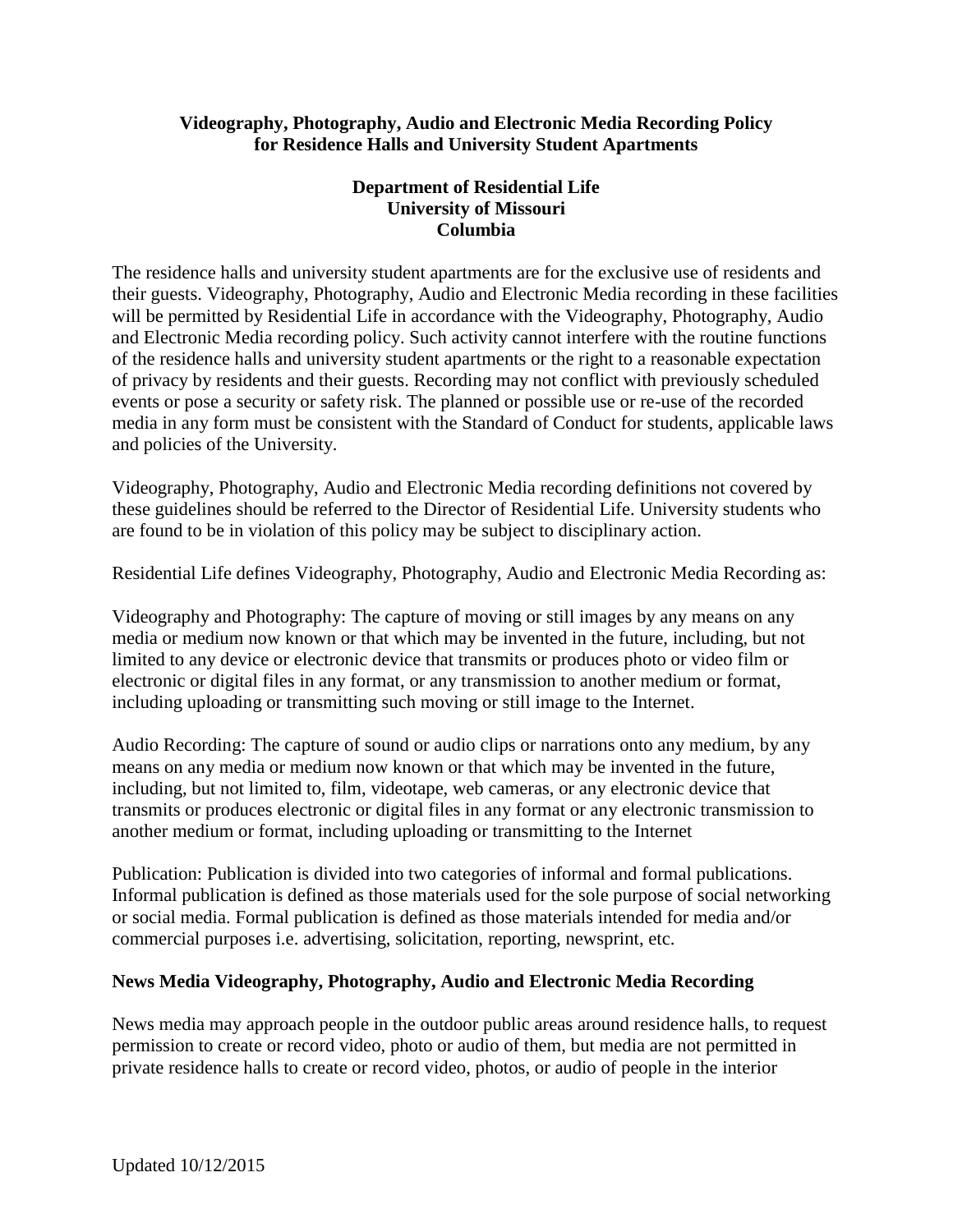common areas of the residence halls or other related structures without prior permission from the Director of Residential Life and the News Bureau.

Students who reside in the residence halls may give permission for the media to create or record video, photo or audio in the resident's personal room or apartment only with the express permission of all roommate(s) and/or suitemate(s). A resident may only give permission to the media to create or record video, photos or audio in the resident's private room (with express permission of roommates); residents may not give permission to the media to create or record video, photo or audio in any other interior common area in the residence hall such as a hallway, lobby or lounge. Requests by the media to create video, photo, audio and electronic media recording in the interior common areas of the residence halls, university student apartments, and/or related structures should be referred to the Director of Residential Life and the News Bureau.

## **Commercial Videography, Photography, Audio and Electronic Media Recording**

As outlined in the Solicitation, Advertising and Research Policy for Residence and Dining Halls, "Rooms or telephones shall not be used for commercial purposes." All requests for the creation of video, photo, audio and electronic media recording in the residence halls, university student apartments, and/or related structures for commercial purposes should be referred to MU's Senior Director of Auxiliary and Service Operations and the Director of Residential Life. Please refer to the Solicitation, Advertising, and Research Policy for Residence and Dining Halls for further information regarding guidelines for commercial or promotional advertising requests involving the residence halls, university student apartments, and/or related structures.

# **Educational Videography, Photography, Audio and Electronic Media Recording**

### Requests from Students

Consistent with the mission of the Residential Life department, the following guidelines have been developed to support the academic needs of our students related to video, photo, audio and electronic media recording in the residence halls, university student apartments, and related structures. Students may create video, photo, audio and electronic media within their personal rooms or apartments, with express permission from all roommate(s) and/or suitemate(s). Students requesting to create video, photo, audio and electronic media in the residence halls, university student apartments, and/or related structures, but outside of their rooms or apartments, must abide by the following guidelines. Students found to be in violation of this policy may immediately lose video, photo, audio and electronic media privileges and be subject to disciplinary action.

1. Students must contact the University Student Apartments Administrative Staff or the Hall Coordinator of the building where they desire to create video, photo, audio and electronic media. Be advised that the approval process may take some time dependent upon the request. If the project falls under the definition of formal publication, it will be considered and reviewed as a request for media video, photo, audio and electronic media.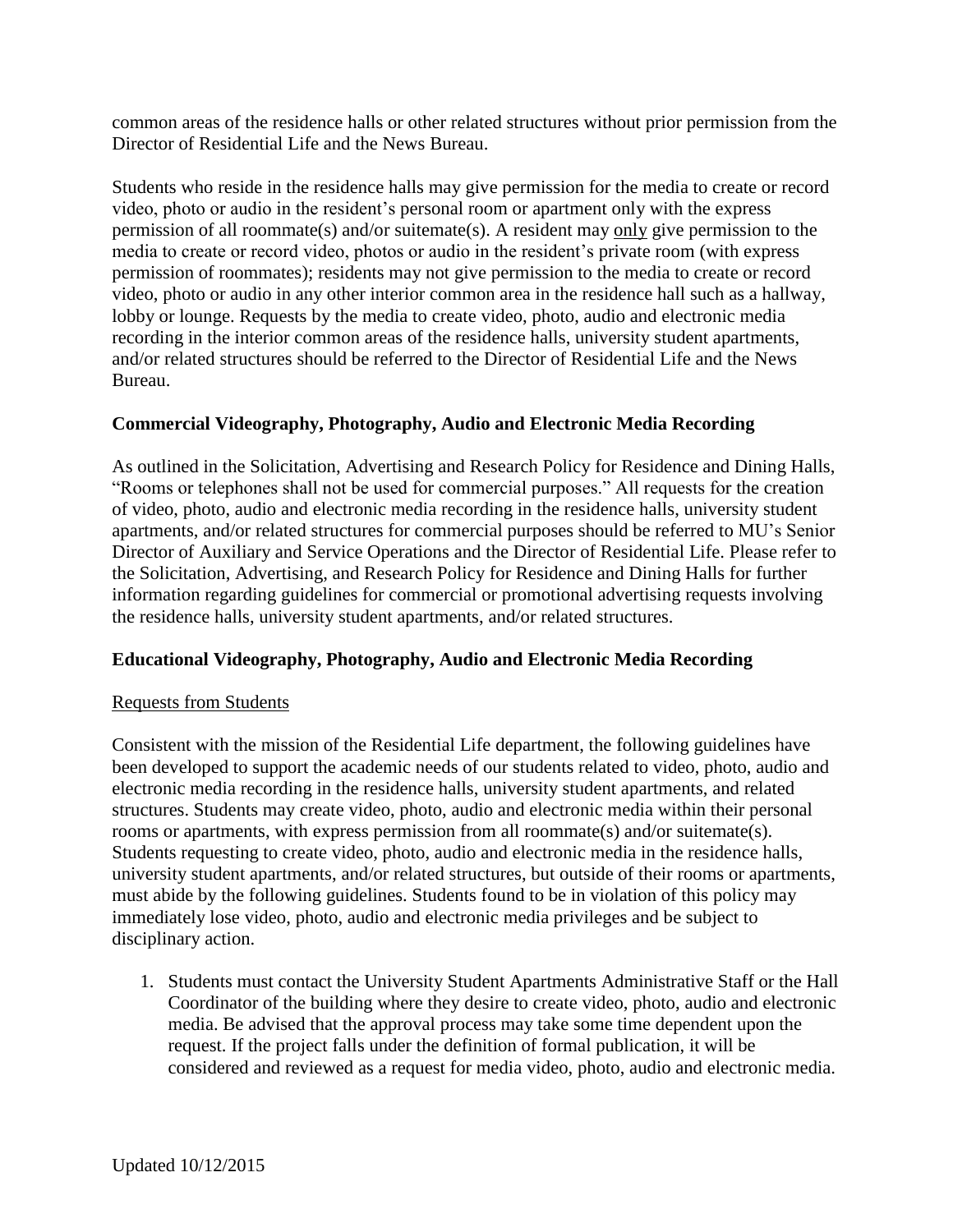- 2. Once permission has been granted, students will be given a set of guidelines to follow while creating video, photo, audio and electronic media. These guidelines are designed to help the student complete their project, while also respecting the needs of other students. Guidelines will often include: scheduled times for video, photo, audio and electronic media to take place, specified locations that have been allowed, what and who can be included in the video, photo, audio and electronic media, etc.
- 3. Students are expected to discuss any changes to the original proposal and/or the agreed upon guidelines prior to the beginning or continuation of video, photo, audio and electronic media recording with the Residence Hall Coordinator or the University Student Apartments Administrative Staff or Resident Manager. Failure to do so may result in immediate loss of video, photo, audio and electronic media recording privileges and disciplinary action.
- 4. Permission is granted on a case-by-case basis. If permission was received for one project, it does not guarantee that permission will be granted for all similar projects. Students will need to complete this process for every project involving an educational need for video, photo, audio and electronic media recording in the residence halls, university student apartments, and/or related structures.

### Requests from University Departments/Offices and External Groups

All University Departments/Offices and External Groups requesting to create video, photo, audio and electronic media within the residence halls, university student apartments, and/or related structures for educational purposes should be referred to the Associate Director of Residential Life for Residential Academic Programs and the Residential Life Marketing Strategic Communications Manager. Approval will be granted on a case-by-case basis. Once approval has been received, Residential Life staff will work with the university department/office or the external group in order to complete the project and respect the needs of other students.